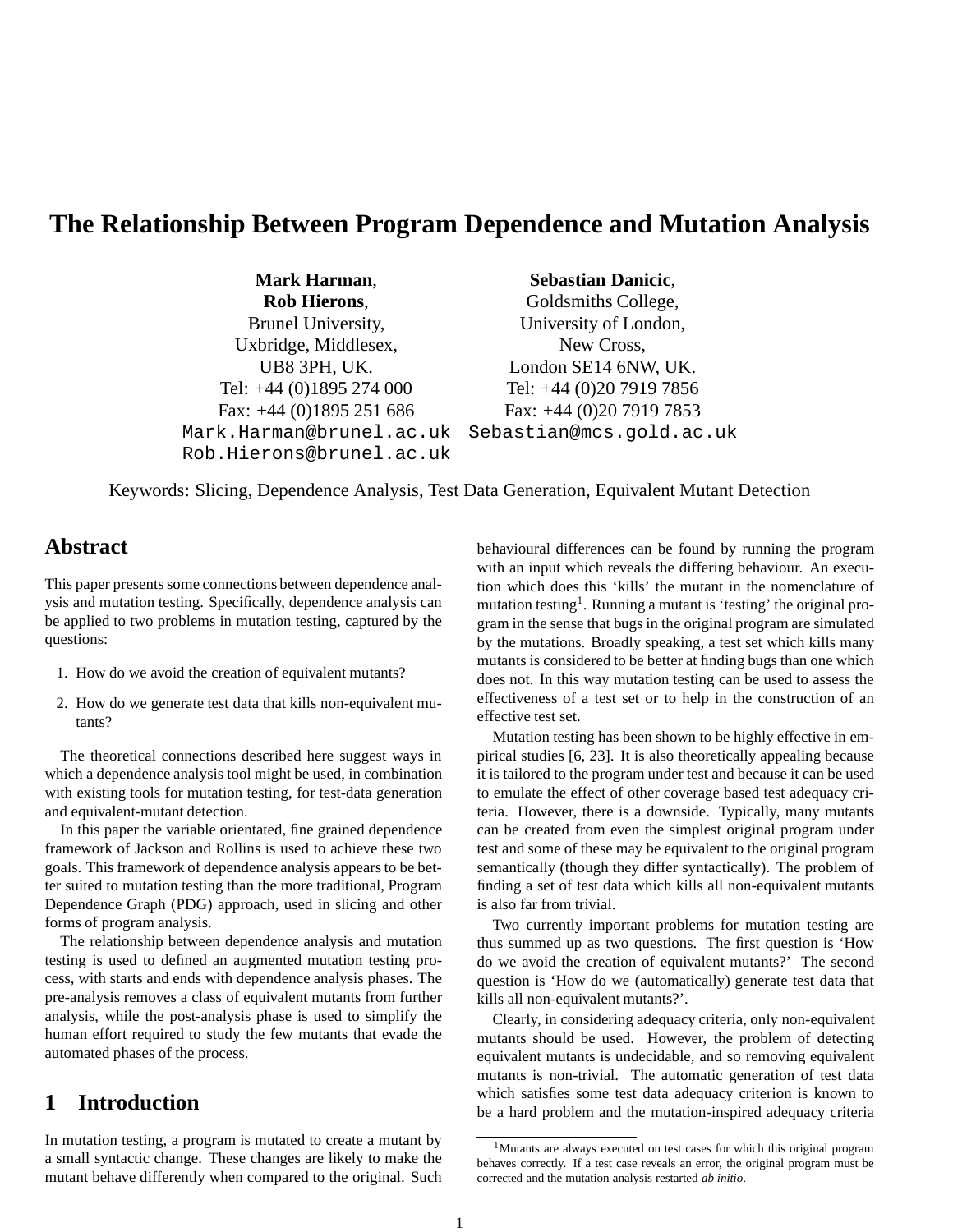are no exception.

This paper shows how dependency analysis can be used to attack these two problems. The rest of the paper is organised as follows. Sections 2 and 3 introduces the forms of mutation testing and dependence considered in this paper. Section 4 establishes the theoretical connection between these forms of mutation testing and program dependence analysis, showing how it can be used to support test data generation and equivalent mutant detection. Section 5 provides examples which illustrate the claims in the preceding section. Section 6 presents related work on compiler-optimisation and constraint-based approaches to test data generation and equivalent mutation detection. This suggests a combined mutation testing process presented in Section 7. The process combines dependence analysis and constraint based approaches to mutation testing. Section 8 concludes with directions for future work.

## **2 Forms of Mutation Testing**

### **2.1 Strong, Weak and Firm Mutation**

Mutants are always created in the same way: a single simple syntactic alternation is made to a node,  $n$ , of the original program. Mutants are 'killed' when a test case reveals mutant behaviour which differs from that of the original program. In order to kill a mutant, its behaviour must therefore be inspected in some way. There are three approaches to the way in which a mutant is inspected, known as 'strong', 'firm' and 'weak' mutation.

In the original form of mutation testing, now called *strong mutation testing*, input  $\sigma$  kills a mutant  $p'$  of a program  $p$  if  $p$ and  $p'$  produce different output when executed on  $\sigma$ .

Woodward and Halewood [32] suggested using the final state of the program in place of the output. This is a helpful generalisation because the output sequence can be considered to be denoted by a variable. Their definition of this 'state-based' approach to mutation subsumes the traditional 'output based' approach. It also simplifies the formal exposition presented later. Hereinafter, we shall, without loss of generality, assume that testing a mutant consists of inspecting some set of variables, which we call the *inspection set*.

Strong mutants are theoretically hard to kill because the effect of the mutation can be lost before the program reaches the final state.

Under *weak mutation testing* [15],  $p'$  is killed by input  $\sigma$  on inspection set I if the execution of p and p' on  $\sigma$  leads to different values of some  $x \in I$  immediately after *some* execution of the mutation point at node  $n$ .

Woodward and Halewood [32] introduce *firm mutation testing* as a compromise between strong and weak mutation. In firm mutation,  $p$  is mutated at some point  $n$  to form  $p'$ . The original program,  $p$  and the mutant,  $p'$  are compared on some inspection set  $I$  at some node  $i$ . Both weak mutation and strong mutation are special cases of firm mutation: in weak mutation  $i = n$  and in strong mutation i is the exit node of the program. Firm mutation testing therefore subsumes strong and weak mutation. Hereinafter it will be assumed, without loss of generality, that firm mutation is being used. The point  $i$  will be termed the *probe point*.

The view of mutation testing adopted in this paper is summarised in Definition 2.1 below.

#### **Definition 2.1 (Mutant)**

In this paper, a *mutant* will be considered to be a program  $p'$ , constructed from a program  $p$  by a single syntactic change affecting node *n* of *p*. The mutant  $p'$  will be tested by executing p and  $p'$  on input  $\sigma$  and checking the values of the variables in some inspection set  $I$  at some probe point  $i$ . If the value of any variable in  $I$  at  $i$  is different for the execution of  $p$  and  $p'$  then the mutant  $p'$  is killed.

#### **Definition 2.2 (Equivalence)**

Equivalence of a mutant  $p'$  is dependent upon the choice of probe set and probe point, as well as the particular mutation applied to the original program. If  $p'$  is not killed by any possible input for a inspection set  $I$  at a point  $i$ , we shall say that  $p'$  is *equivalent* to p with respect to I and i. If, for all inspection sets,  $p'$  is not killed by any possible input we shall say that  $p'$  is equivalent at i. If for all inspection sets  $I$  and for all mutation points  $i$ , a mutant  $p'$  is equivalent with respect to I and i, then we shall simply say that p ′ is *equivalent*.

### **2.2 Reference–Preserving Mutation Operators**

In considering the connections between dependence analysis and mutation testing, the set of reference-preserving mutation operators are an important class. A mutation operator is referencepreserving if it does not change the set of referenced variables of any node of any program it mutates. Referenced variables are those mentioned in expressions, either on the RHS of an assignment node or as variables mentioned in the boolean expression of a predicate node.

The concept of reference preserving can be illustrated by considering the Mothra system [18]. Mothra contains 22 meta mutation operators. We call the Mothra operators 'meta operators', because each defines a family of individual primitive mutation operators. The Mothra operators are well known and will not be described in detail here. However, we shall consider a few operators to illustrate reference preservation.

ABS composes an expression with the absolute value function, while CRP replaces a source constant with a different constant. Neither of these can add or remove a variable reference and they are thus reference preserving. SVR replaces a scalar variable with an alternative and so is clearly not reference preserving when applied to the right-hand side of an assignment or to the boolean expression of a predicate. SDL deletes a statement and so will only be reference preserving in the few rare cases where the deleted statement references no variables.

AOR and ROR stand for Arithmetic and Relational Operator Replacement respectively. Each includes primitive mutation op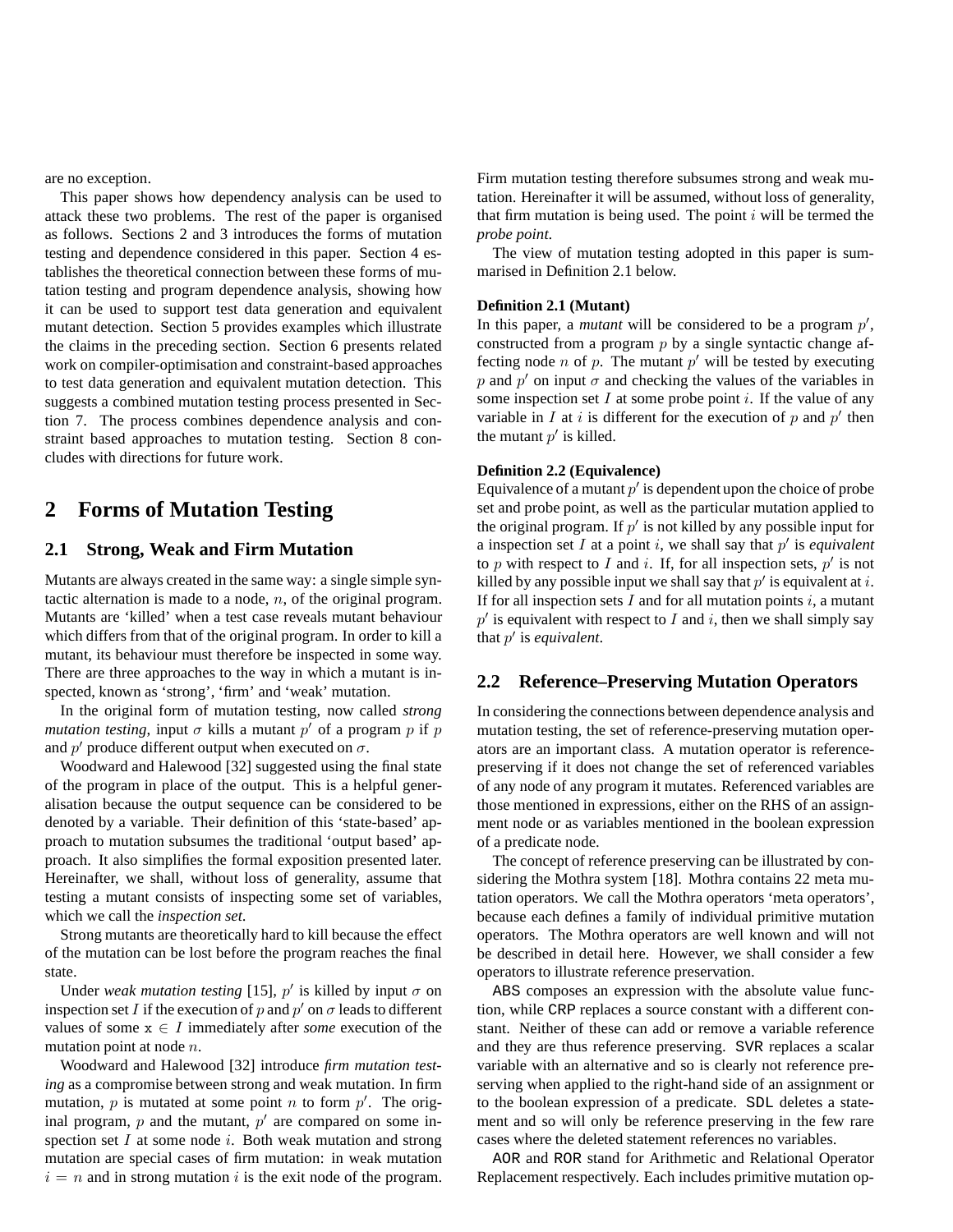erators LEFTOP and RIGHTOP, which delete the left and right operand of the binary expression they are applied to. While the bona fide operator replacement primitive mutation operators in AOR and ROR meta mutation sets are reference preserving, LEFTOP and RIGHTOP will not generally be reference preserving.

In dependence analysis, programs which are identical up to referenced variable sets contain identical dependencies under the approximation used in most dependence analysis algorithms [4]. This means that when reference-preserving mutations are considered, it will not be necessary to re-compute dependence information from the original program. As many mutation operators are reference preserving, this makes the combination of dependence analysis and mutation testing more efficient than it might otherwise be. Where dependence information needs to be re-computed, an incremental approach [28, 29, 33, 34] will be highly applicable since, by definition, mutation involves only very minor changes.

## **3 Dependence Analysis**

Jackson and Rollins [16] introduce a form of program dependence, which we shall call 'JR–Dependence'. As we will show, JR–dependence is a useful aid in tackling various problems in mutation testing, including reducing the input set in the search for mutant killing states.

JR–dependence is 'finer grained' than the Program Dependence Graph (PDG) [5, 13, 14] often used in program analysis, and particularly in slicing [7, 10, 31]. It allows us to relate (variable, node) pairs rather than simply to relate nodes. This allows us to say that the definition of a variable x at node  $n_1$  can influence the value of a variable  $\gamma$  at node  $n_2$ , rather than merely saying that node  $n_1$  can influence node  $n_2$ .

JR–dependence is better suited to the analysis of mutants, because we shall want to know which sets of variables are important at certain points in the program, not merely which nodes are important. Specifically, we shall want to know the set of variables which can be used to kill a mutant and which set of variables store values which cannot be used to kill a mutant.

In the JR–approach, dependence relations are constructed from two basic dependence relations,  $du$  and  $ucd$ , which we now explain.

Every atomic program statement (node of the CFG) is represented as a relation, du, between pairs. For example, an assignment statement at node 5:-

$$
5: \quad x:=y+z;
$$

has

$$
du = \{((x,5),(y,5)),((x,5),(z,5))\}
$$

Node 5 defines  $\{x\}$  and uses  $\{y, z\}$ . The relation du is thus *internal* in the sense that it relates variables of the *same* node. In the above example, the value of  $x$  defined at node  $5$  depends upon the value of y referenced at node 5. Hence there is a relationship from  $(x, 5)$  to  $(y, 5)$  in du. Similarly, the value of x at node 5 depends upon the value of z at node 5, so there is also a relationship from  $(x, 5)$  to  $(z, 5)$  in du.

A du relation will always mention the same node in all relationships. That is

$$
((v_1, n_1), (v_2, n_2)) \in du \Rightarrow n_1 = n_2
$$

Thus relationships in  $du$  are 'intranode' but 'intervariable'. It is because the relationship is intranode that we call it an 'internal relation'.

The external relationship between nodes is expressed by a relation, ucd, which captures the control and data dependence relations of the PDG (augmented to allow variables to be identified in addition to nodes). For data dependence, ucd expresses the connection between the use of a variable at node  $n_i$  with the definition of the same variable at a different node  $n_i$ . The ucd relation is also used to express control dependence between (variable, node) pairs. A control dependence<sup>2</sup> exists from a node  $x$  to a node  $y$  if  $y$  chooses whether or not node  $x$  gets executed. In such a control dependence, the node  $y$  will always be a predicate.

Control dependence is achieved in ucd using a coding, in which an assigned variable depends (in  $du$ ) upon a special variable  $\varepsilon$ , the 'execution variable'. The  $\varepsilon$  variable of node n is dependent (in  $ucd$ ) upon a variable  $\tau$ , which is defined in all nodes which control  $n$ . In this way control dependence is captured in ucd as if it were a data dependence upon special variables  $\tau$  and ε.

By composing  $du$  and  $ucd$  in various ways, and restricting the resulting domains and ranges, we can use JR–notation to express, and hence to compute<sup>3</sup> the dependencies which will be of interest in program analysis and, in particular, in mutation analysis.

Jackson and Rollins define several compositions. Here only one will be required: the UD relation.

$$
UD = ucd \circ (du \circ ucd)^*
$$

Here,  $R^*$  is the reflexive transitive closure of R and relational composition is from left to right i.e.

$$
r_1 \circ r_2 = \{(x, y) | \exists z \text{ such that } (x, z) \in r_1 \text{ and } (z, y) \in r_2\}
$$

By closing the relation  $du \circ ucd$ , the propagation of dependence information is achieved. The composition of the closure with ucd is merely required to ensure that the resulting relation,  $UD$  is of an appropriate type. That is, one from uses of variables to the definitions upon which they depend.

<sup>&</sup>lt;sup>2</sup>More precisely, a control dependence exists from node x to node y if x is always executed when one branch of node  $y$  is executed, but there is also a path from y to the exit which does not contain  $x[5]$ .

<sup>3</sup>The JR–notation is written in a functional style. This provides both a relatively high level 'specification orientated' style of notation, and a relatively simple way of prototyping implementations in a functional language such as ML.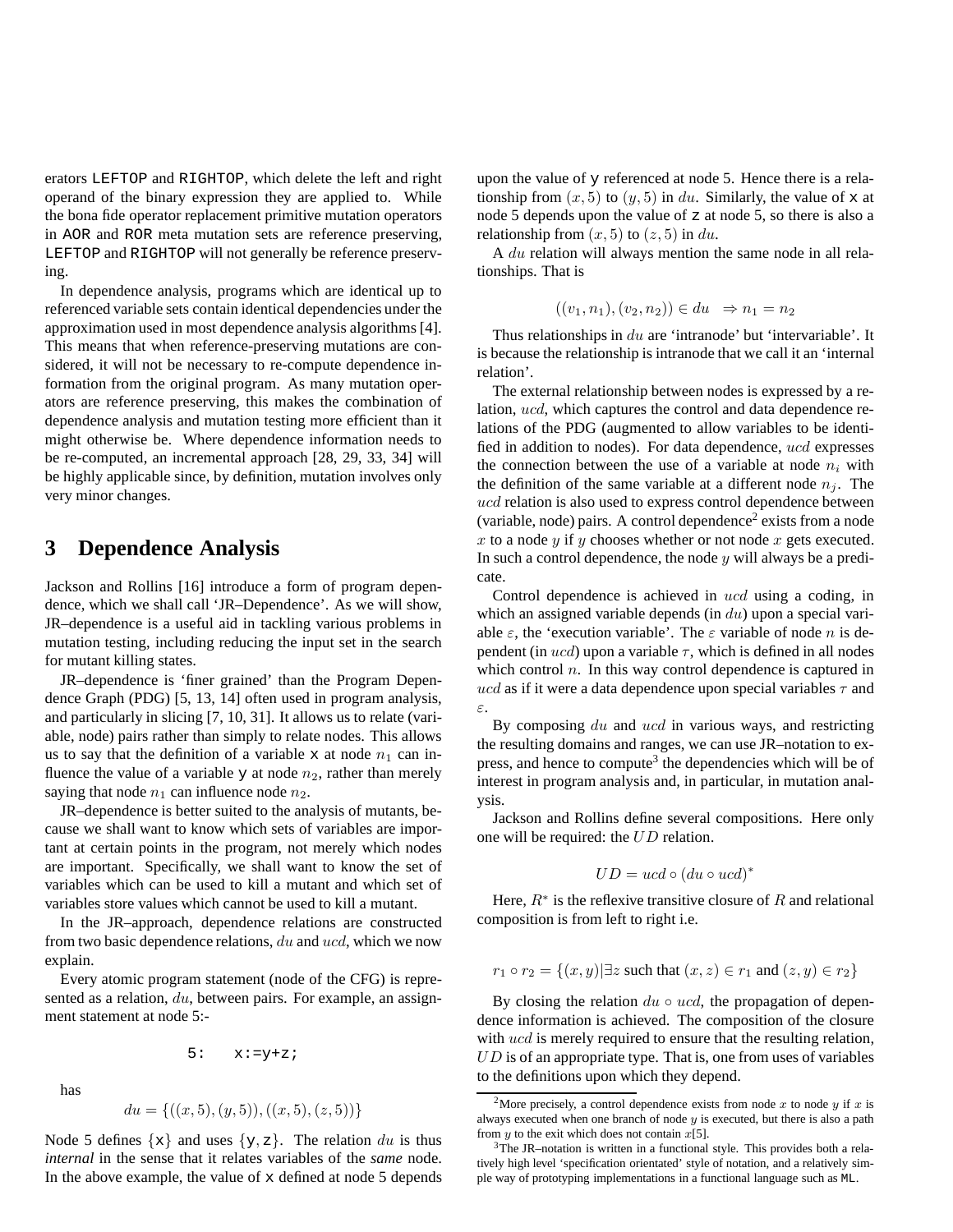# **4 The Relationship Between JR– Dependence and Mutation Testing**

This section establishes the relationship between JR– Dependence and Mutation Testing. It is used as the theoretical basis for the augmented mutation testing process proposed in section 7.

Let p be the original program under test and let  $p'$  be a mutant of  $p$  created by mutating node  $n$  of  $p$ . Let the probe point be  $i$ and the inspection set be  $I$  and let  $Var$  be the set of all variables. Let *start* be the entry node of the CFG.

To kill  $p'$  we are looking for a state  $\sigma$  which *distinguishes* between  $\hat{p}$  and  $p'$  with respect to  $(i, I)$ . Some initial program variables will be interesting and some will not. Those which are uninteresting can be varied arbitrarily without killing the mutant  $p'$ . That is, the value of these variables cannot be used to produce different behaviour in the mutant and the original program. Those which are interesting may potentially affect the outcome of execution of the mutant in a way that will allow us to determine that it is different from the original.

Clearly, such a set of variables will depend both upon the mutant and the program from which it is created. It will also depend upon the probe point and inspection set, as these are the lens through which the mutant and original are inspected. If a mutant is hard to kill it may be because it is equivalent. This may occur either because the mutant is so similar to the original that no inspection can detect it, or simply because the (inspection-set, probe-point) pair are inappropriate (the lens is too weak).

Using JR–notation, we shall define the set  $T$  of 'interesting variables' which is such that any variable outside this set need not vary in our test set. To generate test data to kill a mutant, we should be sure to consider only variables in the set  $T$ . If  $T$ is empty then the mutant is equivalent, and should not be analysed further (or the probe point and/or inspection set should be varied).

Let  $ran(R)$  be the range of a relation R. With a slight abuse of notation we shall refer to variables in this range. Strictly these are the variables in the first element of each pair in the range.

Using the JR–dependence notation [16], consider the relation

$$
R = (I \times \{i\}) \triangleleft UD_p \triangleright (Var \times \{\text{start}\})
$$

Any variable outside  $X = \text{ran}(R)$  cannot possibly affect I at  $i.$  i.e. Any two initial states differing only on variables outside ran(R) will always behave the same at  $(i, I)$ .

Similarly,

$$
R' = (I \times \{i\}) \triangleleft UD_{p'} \triangleright (Var \times \{\text{start}\})
$$

is such that any variable outside  $X' = \text{ran}(R)'$  cannot possibly affect  $I$  at  $i$ .

Therefore if we are looking for states which can kill the mutant, we only need consider states which differ on variables in  $X \cup X'$ .

i.e. 
$$
T = X \cup X'
$$

We can improve on this, however. A 'killing state' must also affect the mutant at node  $n$ , otherwise it cannot possibly distinguish between  $p$  and  $p'$ .

Now consider the relation

$$
S = (Var \times \{n\}) \triangleleft UD_p \triangleright (Var \times \{\text{start}\})
$$

For program  $p$ , any two initial states differing only on variables outside  $ran(S)$  will always behave the same at n.

Similarly, let

$$
S' = (Var \times \{n\}) \triangleleft UD_{p'} \triangleright (Var \times \{\text{start}\})
$$

For program  $p'$ , any two initial states differing only on variables outside ran(S)' will always behave the same at n.

Let  $Z = \text{ran}(S)$  and  $Z' = \text{ran}(S)'$ . Any two states which only differ outside Z∪Z ′ must behave the same *everywhere* with respect to  $p$  and  $p'$ .

So the space where we look for killing states can be limited further to states differing only on  $(X \cup X') \cap (Z \cup Z')$ .

i.e. 
$$
T = (X \cup X') \cap (Z \cup Z')
$$

Observe that choosing a variable z, which *is* in T does not guarantee that the mutant will be killed. This is not merely because the right value has to be chosen for the 'influencing' variable in order to kill the mutant. This lack of a guarantee also arises because it is sadly possible for dependence analysisto produce 'false positives'. All dependence analysis must be safe: it will always include a dependency if one exists. However, for the usual, well-known, decidability reasons, such analyses will not always fail to include a dependency where none exists.

Therefore,  $T$  is sufficient in the sense that any variable outside  $T$  cannot have a bearing on whether the mutant is killed. Therefore, although there is some imprecision inherent in dependence analysis, it is nonetheless possible to make the following two definite statements about  $T$ :

• In selecting test data, only the initial values of variables in T should be varied.

All other variable values are definitely irrelevant.

• If no variable in  $T$  can be varied in the initial state, then the mutant is definitely equivalent.

The most obvious way in which this can happen is for  $T$  to be empty. However, in certain domain-specific problems, there may be non-empty sets,  $T$ , for which no variable in  $T$  can be varied. For instance, the only variables in  $T$  may have values which depend upon the input to some physicalenvironment sensor, which cannot be easily set to an arbitrary value by the tester.

## **5 Examples**

In this section we present a few simple motivating examples which illustrate the way in which the foregoing formal analysis can be used to help focus attention upon interesting variables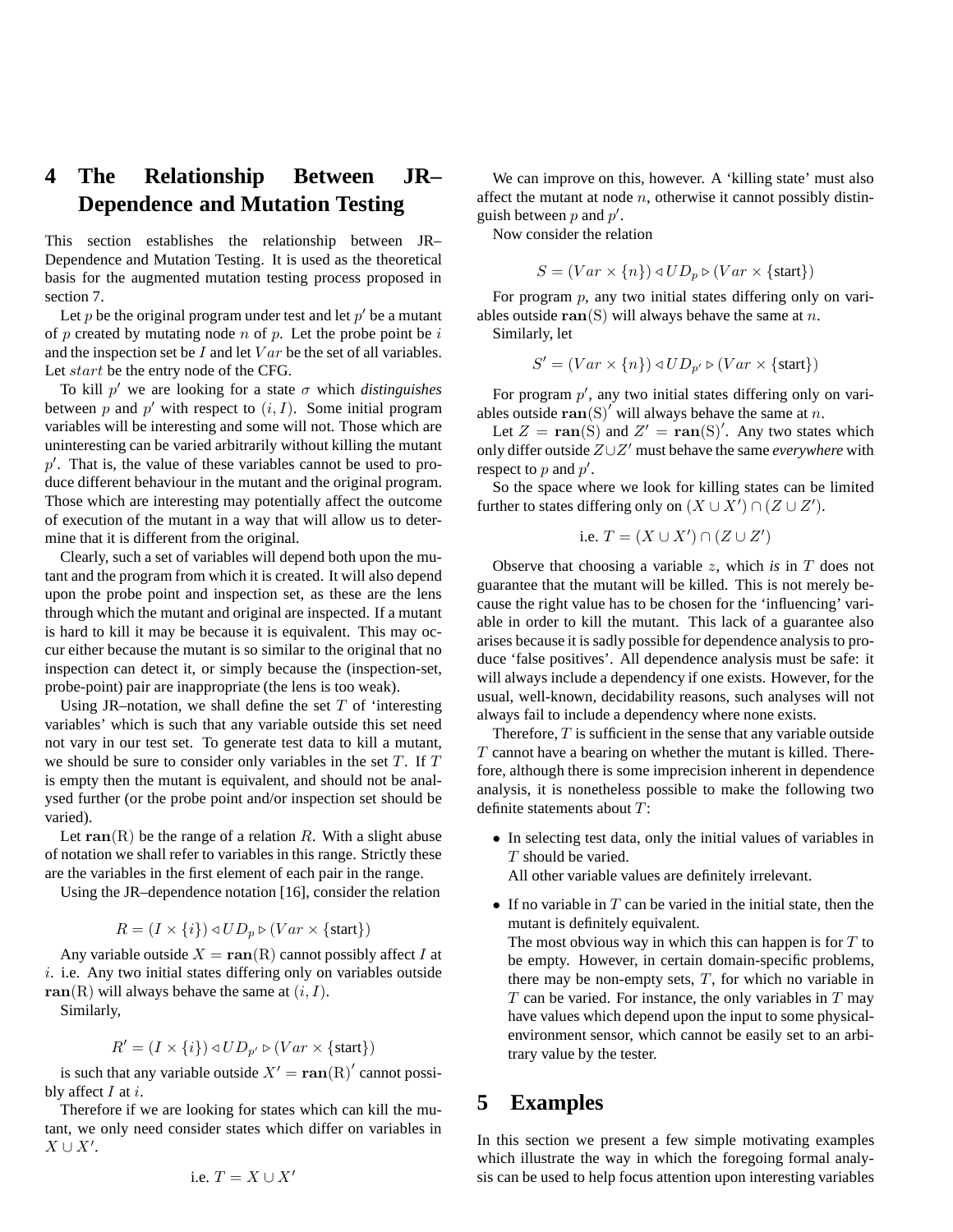$$
x = y + z;
$$
 /\* mutation point \*/  
\n:  
\n
$$
x = 0;
$$
 /\* re-initialise \*/  
\n:  
\n
$$
x = 0;
$$
 /\* pre-initialise \*/  
\n
$$
x = 0;
$$
 /\* probe point \*/

Figure 1: A set of Equivalent Mutants

when generating test data and how we can avoid the creation of certain classes of equivalent mutants.

### **5.1 Avoiding the Creation of Equivalent Mutants**

Mutants which fail to propagate 'corrupted data' to the inspection set at the probe point will be equivalent and should be avoided.

For example, consider the program in Figure 1. In this program, the value of x at the mutation point fails to propagate to the probe point because it is killed on all paths from the mutation point to the probe point (in this simple example, there is only one such path).

In this case, equivalence arises because of the control flow structure of the original program. The re-initialisation of the variable x effectively destroys the previous value, and so any mutation analysis which places the mutation point on one side of the assignment and the probe point on the other, without affecting the control flow, will fail to detect any mutation which retains x as the defined variable. This situation (in which variables are re-initialised) is common in embedded systems, where the number of variables is not large. Paucity promotes re-use, leading to just this sort of re-initialisation.

In general, it is not easy to determine which variable values can reach a particular program point, and so it will not be easy to spot these equivalent mutants manually. Fortunately, dependence analysis is designed to automate the production of answers to just these sort of questions.

In the previous example, the mutant was equivalent because the value of a variable was set during computation. This form of program is likely to cause the creation of equivalent mutants in strong mutation testing, but less so in weak mutation testing where the value of the mutated variable does not have to propagate to the probe point. Mutants may also be equivalent, because the inspection set is poorly chosen. In such situations, either the mutation needs to be reconsidered or the (inspection set, probe point) pair should be altered.

For example, consider the program fragment in Figure 2. In this program fragment, the value of x defined at the first line, will not reach the printf statement at the last line because of the intervening initialisation. In this respect the example is similar to the previous one. However, in this example there is a difference. The value of  $x$  can reach the probe point through the variables  $y$ and z, which store a value dependent upon x and which are not

```
x = 42; /* mutation point */
.
.
      /* does not define or reference x * /if (z == 2)y = x+1;else z = x * x;.
.
.
x = 0; /* re-initialise */
.
.
: /* does not define y or z */<br>printf("%d",x); /* probe poi
                        /* probe point */
```
Figure 2: Poor Choice of Inspection Set

re-initialised on the way to the probe point. Therefore, a better choice of inspection set would be  $\{y, z\}$  rather than  $\{x\}$ .

## **5.2 Generating Test Data to Kill Non-Equivalent Mutants**

Consider the CFG in Figure 3. In this figure, code blocks indicated by question marks contain arbitrary code, but do not reference or define the variables  $\{a, b, c, d, x, y, z\}$ .

Suppose the predicate p4 is mutated using a referencepreserving mutation. Clearly, this mutation can only be killed if a suitable set of values is chosen for the input variables to the program. The inputs in this case, are, a, b, c, d, x, y and z. If each variable is a 16-bit integer then the input is therefore  $16 \times 7 = 112$  bits long. There are thus  $2^{112} \approx 10^{33}$  potential values in the space to be searched. However, it turns out that *only* the variables a and b can affect the values of b and c at the predicate node p4 and therefore, only these two variables need be considered when attempting to find an input to kill the mutant. This observation reduces the search space to  $2^{32} \approx 10^9$ , a reduction of order 22 in the number of possible test cases to consider.

Determining that the values of b and c at node p4 are affected by only the variables a and b in the initial state is precisely the role of dependence analysis. This analysis does not determine the input values needed to kill the mutant. That (harder) problem is the preserve of constraint solving approaches [21, 22, 24]. However, dependence analysis can dramatically reduce the space that needs to be considered in order to determine the crucial killing values and can be applied when constraint-based techniques fail to give an answer.

Reducing search space size in this way may also find application in the area of search-based test data generation systems, such as those based on genetic algorithms [17, 25, 26, 30].

## **6 Related Work**

Voas and McGraw [27] were the first to suggest that dependence analysis (specifically program slicing) might be useful in mu-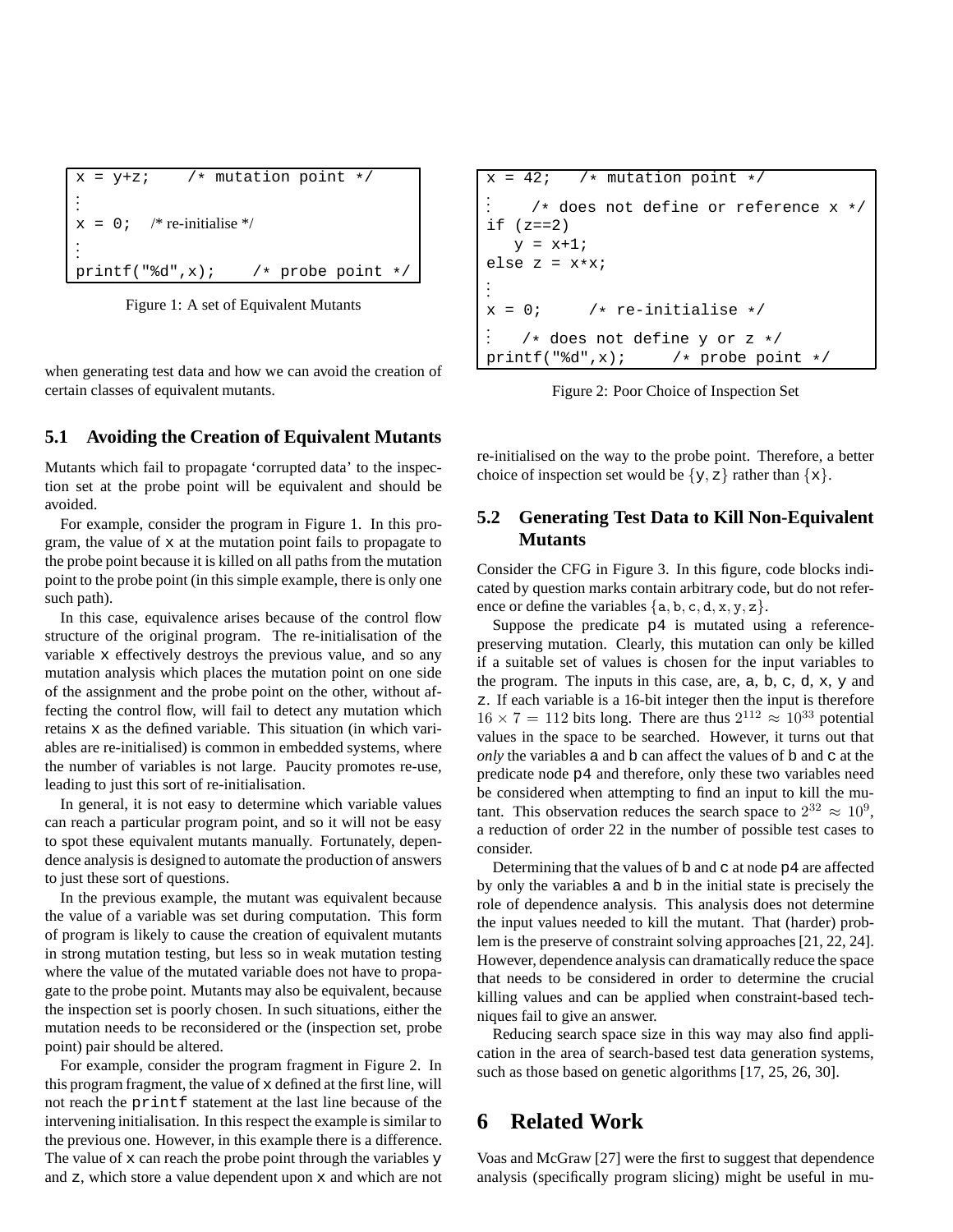

Figure 3: Generating Test Data to Kill a Mutant

tation analysis. They observed that syntax-preserving slicing can identify points unaffected by some statement and that these make poor candidates for fault injection, because the mutants socreated are 'guaranteed' to be equivalent. This is slightly inaccurate [12]. The observation becomes true when only reference preserving mutations are considered.

The present authors [12] developed the initial proposal of Voas and McGraw, showing how amorphous slicing [3, 8, 9, 11] can be used to assist human analysis of particularly stubborn mutants. This work considered slicing as a means of assisting the human analysis, rather than as a way of determining equivalence.

Offut et al. [19, 20, 21, 23, 22] have considered the problems of test data generation and equivalent mutant detection extensively, using both constraint-based techniques and compiler optimisations.

Initial work focussed on compiler optimisations [19]. The idea was originally proposed by Baldwin and Sayward [2] as early as 1979, but remained unexplored until 1994, when Offutt and Craft implemented a set of compiler-optimisation heuristics and evaluated them. The approach consists of looking at mutants which appear to implement traditional peep-hole compiler optimisations [1]. Such compiler optimisations were designed to create faster, but equivalent programs and so a mutant which implements a compiler optimisation will, by definition, be an equivalent mutant regardless of the probe point and inspection set. Offutt and Craft's empirical study of this idea, indicated that while helpful, there was some way to go if the equivalent mutant problem was to be overcome. They found that the set of heuristics they implemented was able to detect about 10% of the equivalent mutants.

This work on compiler optimisation was improved upon in work by Offutt et al. [20, 21, 23, 22], which focussed on constraint-based approaches which seek to determine mutant equivalence by formulating a set of constraints. These constraints were originally used to generate test data (by solving the constraints). The more recent work also indicated that heuristics designed to determine when such a set of constraints fails to be satisfiable is also rather effective as a means of determining equivalence. Empirical studies showed that the approach could achieve a detection rate of about 50%.

Initially [21, 23, 22], the approach considered constraints over logical formulæ whose free variables were input variables to the program. Later work [20] used set-based constraints, where sets of intervals of possible input values were propagated through the program under test. Both these techniques are more fine grained than the work presented here. They are capable of providing values of test data, rather than simply identifying which variables are significant. This observation motivates the augmented mutation testing process which we propose in the next section.

## **7 A Dependence and Constraint Based Mutation Analysis Process**

We do not propose dependence analysis as a replacement for constraint-based approaches. Rather we suggest that it should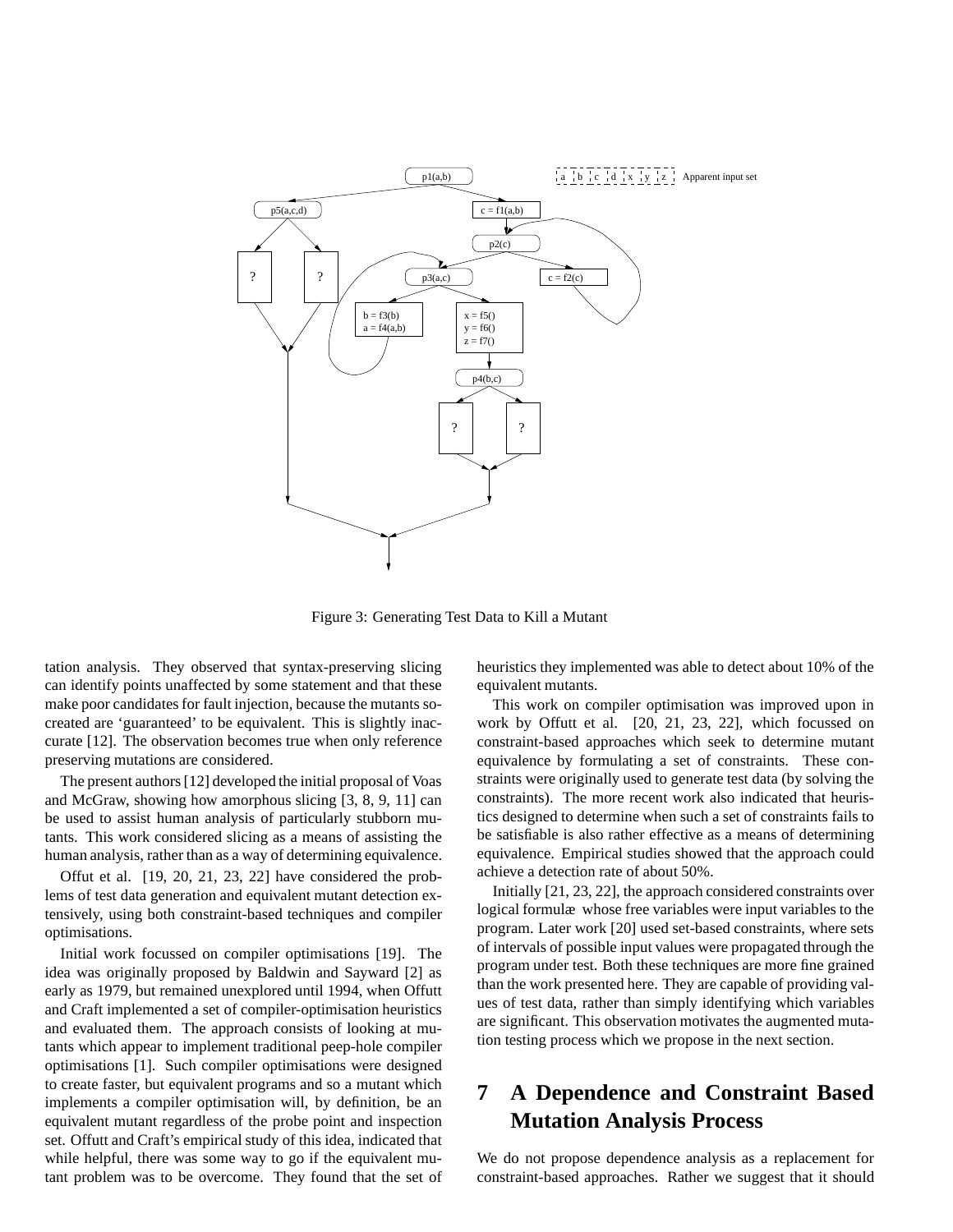form an additional tool in the armory of the mutation analyst. In particular, where constraint based approaches have failed to produce test data, dependence analysis will help to focus the manual search for test data by constraining the input domain to the interesting variables. Furthermore, an initial dependence analysis may help to avoid the creation of certain classes of equivalent mutants, which would save later effort using a constraint-based system.

This symbiotic relationship is now developed into a process for mutation testing which combines dependence analysis, amorphous slicing and constraint-based test data generation and constraint based detection of equivalent mutants.

The process is depicted in Figure 4. The first phase is the creation of mutants. The process proposed here is independent of the approach taken to mutant creation. The next phase consists of detecting equivalent mutants using dependence analysis. This is a natural next phase as dependence analysis is less computationally expensive than constraint based approaches. This means that those mutants which dependence analysis can detect as equivalent are quickly disposed of. The next phase is the constraint-based approach developed by Offutt et al. This generates test data which kills some mutants and determines others to be equivalent.

The mutants which remain are those which are not determined to be equivalent by either dependence analysis or by constraint based analysis. These we call 'stubborn mutants'. These may be equivalent, but our two technologies of dependence analysis and constraint-based analysis simply proved too weak to detect them.

Stubborn mutants will ultimately have to be considered by a human. However, before the human is forced to look at the program code of a mutant, two more phases of automatic processing take place. The first of these is amorphous slicing (as described in more detail in [12]). This produces a simplified program tailored to the question of whether or not the mutant is equivalent. The second is domain reduction which can be achieved using the JR–dependence approach as described in this paper.

Thus the human mutation tester is finally presented with a set of stubborn mutants to analyse. Each is simplified using amorphous slicing and the human is guided in their choice of test data to consider by JR–dependence analysis.

## **8 Conclusions and Future Work**

This paper has shown how dependence-based analysis can be used to assist in the detection of equivalent mutants and in the narrowing of the search space which needs to be considered in the generation of test data to kill a mutant.

It has been argued that the Jackson and Rollins style of dependence analysis (JR–Dependence) is more suited to mutation testing than the more widely used, Program Dependence Graph driven approaches. This is because the JR–style of analysis is more fine grained, relating not only nodes, but also the variables which are important at given nodes. This allows us to ask, for example, which variables are important at the entry node to the program and which variables need to be inspected at chosen probe points in order to avoid the equivalent mutant problem.

These dependence based techniques do not subsume constraint-based techniques, which may also detect equivalent mutants and which additionally generate test data. However, dependence analysis provides the tester with a complementary technology, to be used in tandem with constraint-based approaches to reduce the number of equivalent mutants which enter the constraint-based phase and to help to narrow the search space for data where constraint based approaches are unable to create data.

The paper culminates in a process for mutation testing which augments the existing constraint-based process with three additional dependence-based steps. One of these was previously proposed by the present authors, and is based upon amorphous slicing as a 'last resort' assistant to human analysis of stubborn mutants. The other two are new, and form a pre- and post- analysis phase, augmenting the existing mutation testing process. They avoid generation of mutants which JR–dependence can determine to be equivalent and help restrict attention to the effective set of input variables, where constraint based techniques are unable to generate killing test data.

### **Acknowledgements**

We would like to thank Jeff Offutt and Martin Woodward for helpful discussions concerning mutation testing which helped to shape our ideas on the integration of dependence analysis techniques into the classic mutation testing process. The four anonymous referees also provided helpful comments which have improved the presentation of the paper.

This work is supported in part by EPSRC grants GR/M58719 and GR/M78083.

## **References**

- [1] AHO, A. V., SETHI, R., AND ULLMAN, J. D. *Compilers: Principles, techniques and tools*. Addison Wesley, 1986.
- [2] BALDWIN, D., AND SAYWARD, F. Heuristics for determining equivalence of program mutations. *Research Report 276, Department of Computer Science, Yale University* (1979).
- [3] BINKLEY, D. W. Computing amorphous program slices using dependence graphs and a data-flow model. In *ACM Symposium on Applied Computing* (The Menger, San Antonio, Texas, U.S.A., 1999), ACM Press, New York, NY, USA, pp. 519–525.
- [4] DANICIC, S. *Dataflow Minimal Slicing*. PhD thesis, University of North London, UK, School of Informatics, Apr. 1999.
- [5] FERRANTE, J., OTTENSTEIN, K. J., AND WARREN, J. D. The program dependence graph and its use in optimization. *ACM Transactions on Programming Languages and Systems 9*, 3 (July 1987), 319–349.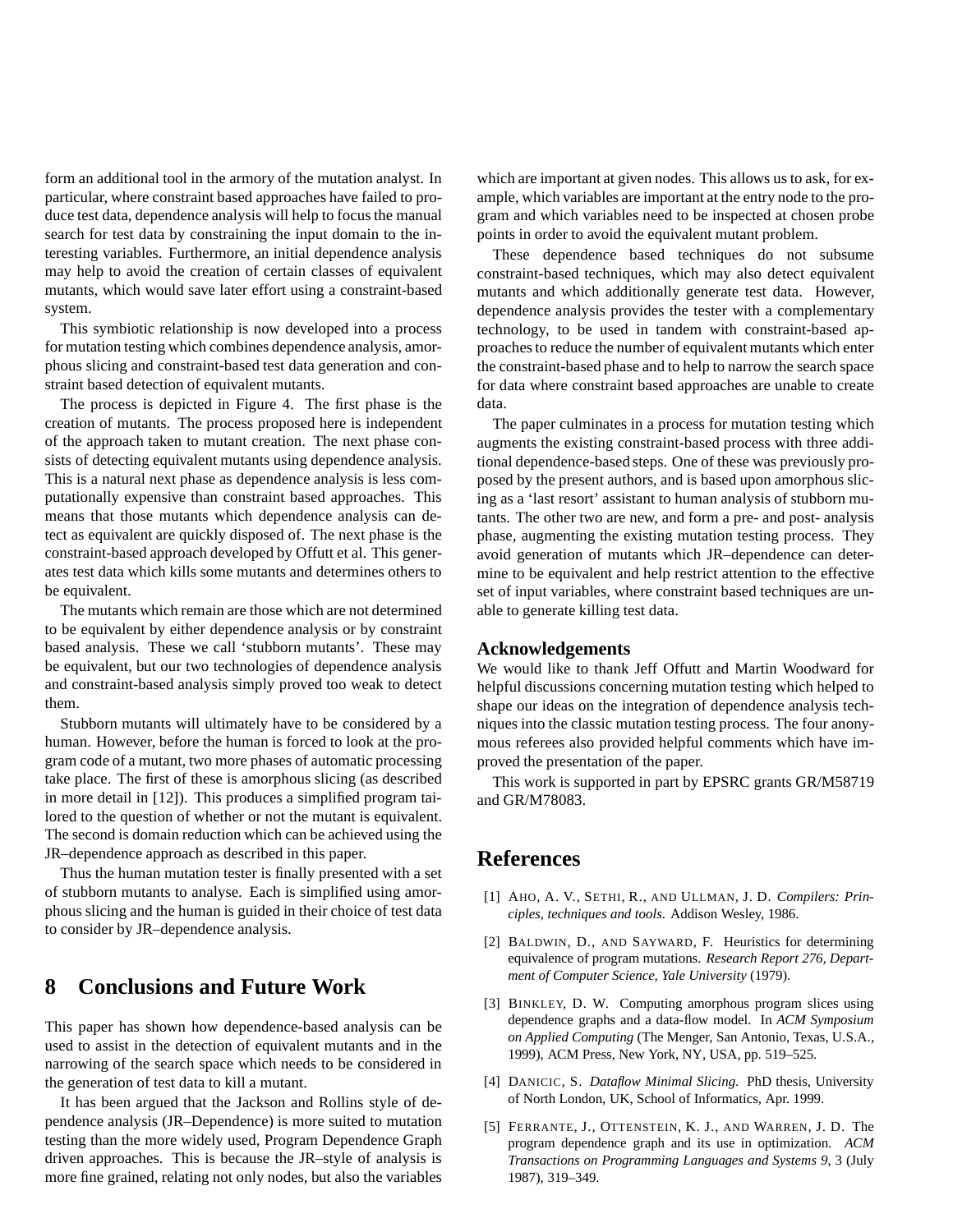

Figure 4: A Mutation Testing Process which Combines Dependence and Constraint Analysis

- [6] FRANKL, P. G., WEISS, S. N., AND HU, C. All-uses vs mutation testing: An experimental comparison of effectiveness. *Journal of Systems Software 38* (1997), 235–253.
- [7] GALLAGHER, K. B., AND LYLE, J. R. Using program slicing in software maintenance. *IEEE Transactions on Software Engineering 17*, 8 (Aug. 1991), 751–761.
- [8] HARMAN, M., AND DANICIC, S. Amorphous program slicing. In 5 th *IEEE International Workshop on Program Comprenhesion (IWPC'97)* (Los Alamitos, California, USA, May 1997), IEEE Computer Society Press, pp. 70–79.
- [9] HARMAN, M., FOX, C., HIERONS, R. M., BINKLEY, D. W., AND DANICIC, S. Program simplification as a means of approximating undecidable propositions. In 7<sup>th</sup> IEEE International Work*shop on Program Comprenhesion (IWPC'99)* (Los Alamitos, California, USA, May 1999), IEEE Computer Society Press, pp. 208– 217.
- [10] HARMAN, M., AND GALLAGHER, K. B. Information and Software Technology, Special issue on program slicing, volume 40, numbers 11 and 12.
- [11] HARMAN, M., SIVAGURUNATHAN, Y., AND DANICIC, S. Analysis of dynamic memory access using amorphous slicing. In *IEEE International Conference on Software Maintenance (ICSM'98)* (Los Alamitos, California, USA, Nov. 1998), IEEE Computer Society Press, pp. 336–345.
- [12] HIERONS, R. M., HARMAN, M., AND DANICIC, S. Using program slicing to assist in the detection of equivalent mutants. *Software Testing, Verification and Reliability 9*, 4 (1999), 233–262.
- [13] HORWITZ, S., AND REPS, T. The use of program dependence graphs in software engineering. In 14th *International Conference on Software Engineering* (Melbourne, Australia, 1992), pp. 392– 411.
- [14] HORWITZ, S., REPS, T., AND BINKLEY, D. W. Interprocedural slicing using dependence graphs. *ACM Transactions on Programming Languages and Systems 12*, 1 (1990), 26–61.
- [15] HOWDEN, W. E. Weak mutation testing and completeness of test sets. *IEEE Transactions on Software Engineering 8* (1982), 371– 379.
- [16] JACKSON, D., AND ROLLINS, E. J. Chopping: A generalisation of slicing. Tech. Rep. CMU-CS-94-169, School of Computer Science, Carnegie Mellon University, Pittsburgh, PA, July 1994.
- [17] JONES, B., STHAMER, H.-H., AND EYRES, D. Automatic structural testing using genetic algorithms. *The Software Engineering Journal 11* (1996), 299–306.
- [18] KING, K. N., AND OFFUTT, A. J. A FORTRAN language system for mutation-based software testing. *Software Practice and Experience 21* (1991), 686–718.
- [19] OFFUTT, A. J., AND CRAFT, W. M. Using compiler optimization techniques to detect equivalent mutants. *Software Testing, Verification and Reliability 4* (1994), 131–154.
- [20] OFFUTT, A. J., JIN, Z., AND PAN, J. The dynamic domain reduction approach to test data generation. *Software Practice and Experience 29*, 2 (January 1999), 167–193.
- [21] OFFUTT, A. J., AND PAN, J. Detecting equivalent mutants and the feasible path problem. In *Annual Conference on Computer Assurance (COMPASS 96), IEEE Computer Society Press* (Gaithersburg, MD, June 1996), pp. 224–236.
- [22] OFFUTT, A. J., AND PAN, J. Automatically detecting equivalent mutants and infeasible paths. *Software Testing, Verification, and Reliability 7*, 3 (Sept. 1997), 165–192.
- [23] OFFUTT, A. J., PAN, J., TEWARY, K., AND ZHANG, T. An experimental evalutation of data flow and mutation testing. *Software Practice and Experience 26* (1996), 165–176.
- [24] PAN, J. Using constraints to detect equivalant mutants. Master's thesis, George Mason University, 1994.
- [25] PARGAS, R. P., HARROLD, M. J., AND PECK, R. R. Test-data generation using genetic algorithms. *The Journal of Software Testing, Verification and Reliability 9* (1999), 263–282.
- [26] TRACEY, N., CLARK, J., AND MANDER, K. Automated program flaw finding using simulated annealing. In *International Symposium on Software Testing and Analysis (ISSTA 98)* (March 1998), pp. 73–81.
- [27] VOAS, J., AND MCGRAW, G. *Software Fault Injection*. Wiley, 1998.
- [28] WAGNER, T. A., AND GRAHAM, S. L. Integrating incremental analysis with version management. In *Proceedings of the* 5 th *European Software Engineering Conference (ESEC'95)* (Sept. 1995), W. Schfer and P. Botella, Eds., Lecture Notes in Computer Science Nr. 989, Springer-Verlag, pp. 205–218.